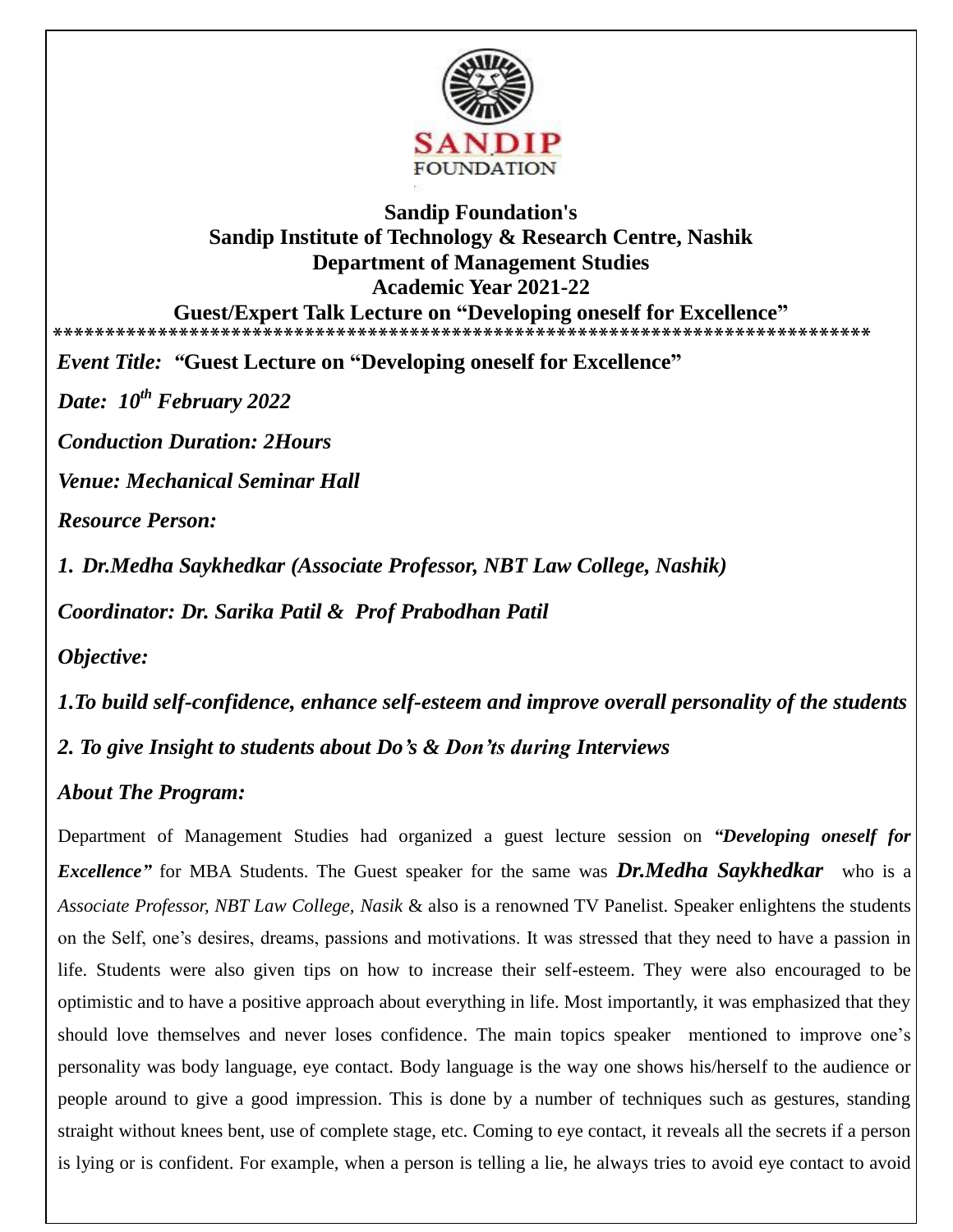getting caught. Thus eye contact is very important to make person front of you to believe you in any circumstances.

- **To sum up the Topics covered in the Guest Lecture were :**
- 1. Self Confidence
- 2. Communication Skill
- 3. Time Management
- 4. Presentation Skill
- 5. Professional Etiquette
- 6. Analysis and Assessment

## *Outcome:*

*1. Students came to know about how to develop/ improve the various facets of personality.*

## *2. Students got an insight regarding how to crack interviews.*

## **Photographs:**

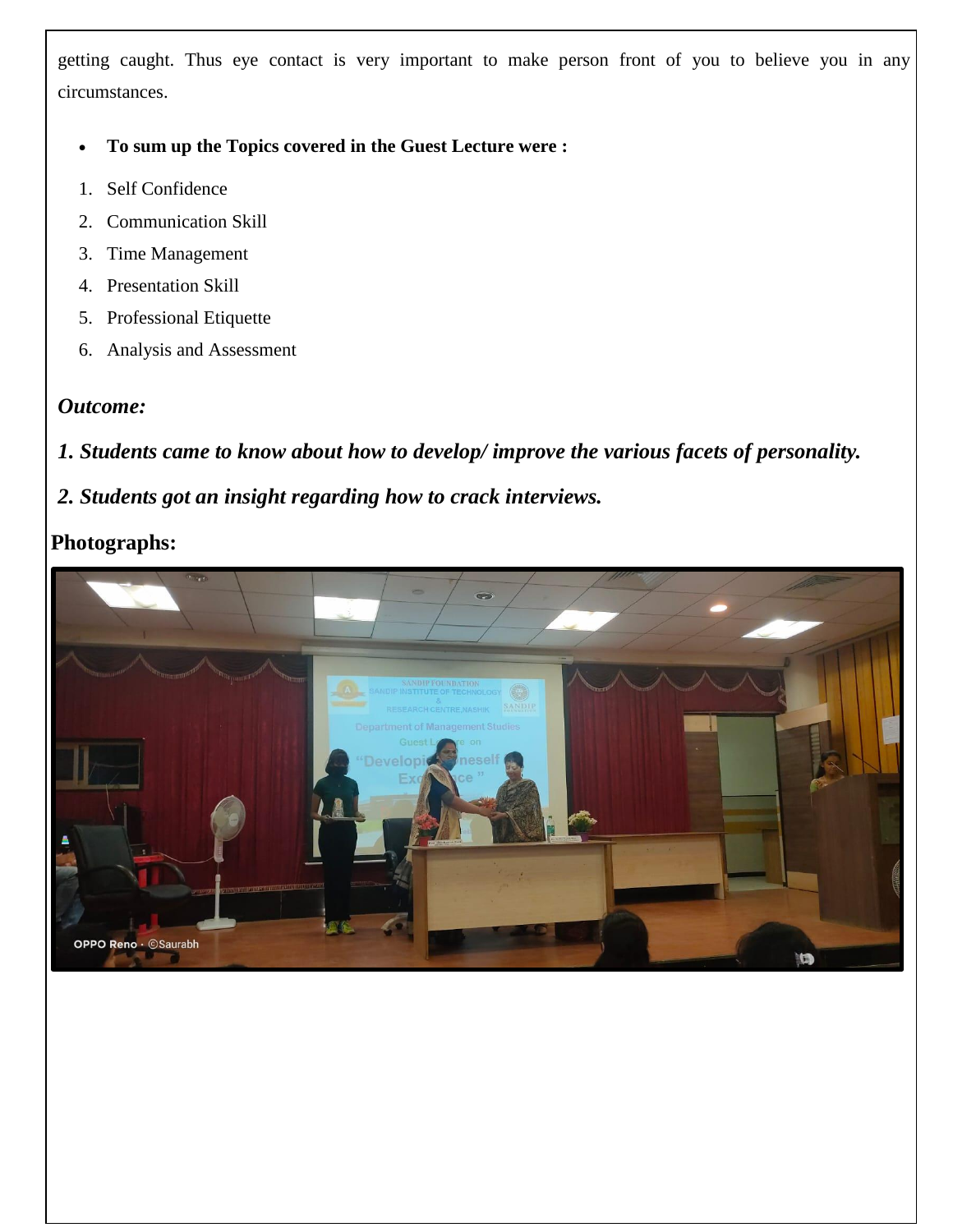